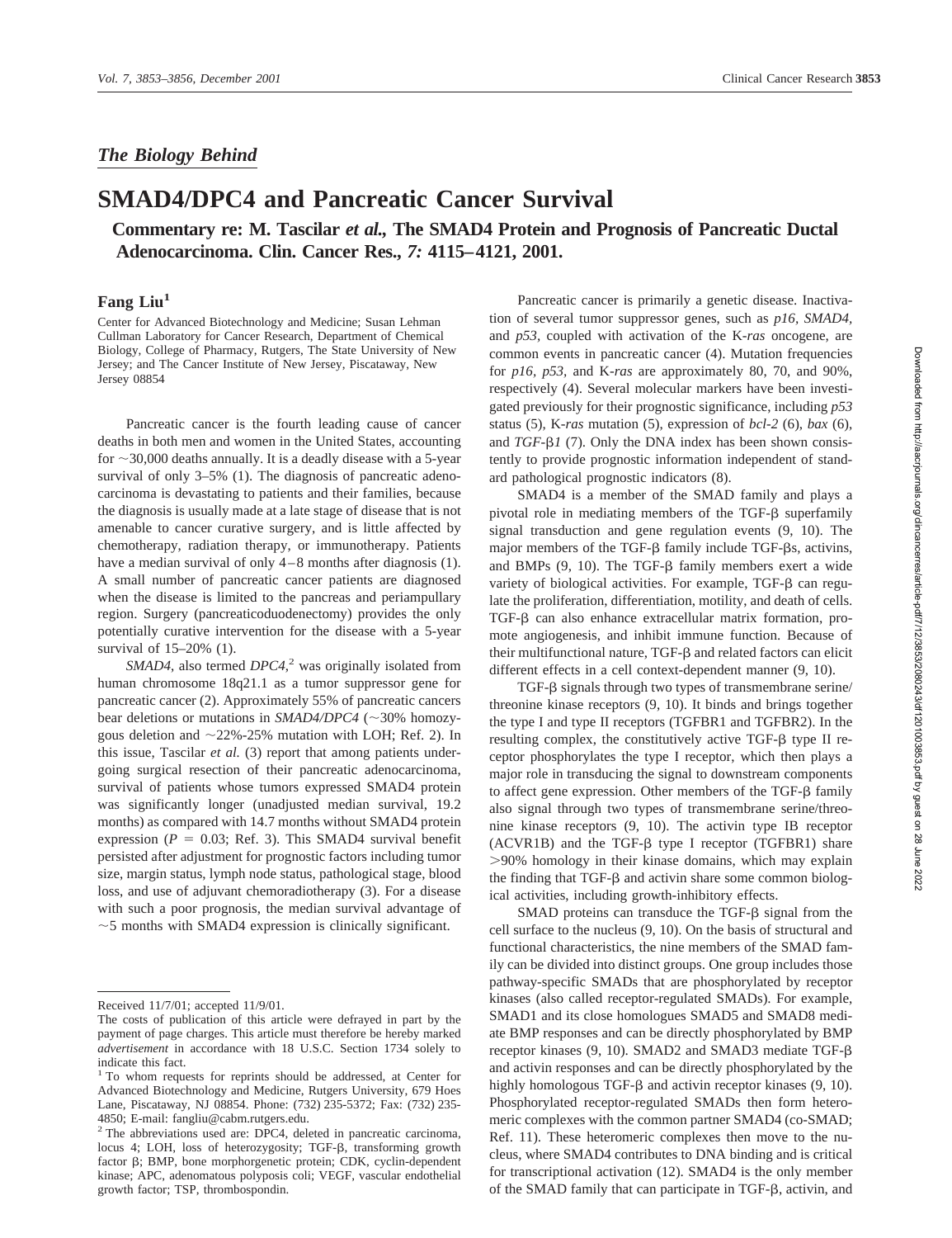BMP signaling pathways, which underscores its central role in TGF- $\beta$  family signaling (9–12).

The most prominent biological activity of TGF- $\beta$  is its potent inhibition of cell growth in a wide variety of cell types (9, 10). TGF- $\beta$  inhibits cell proliferation by causing cell cycle arrest at the  $G_1$  phase through regulation of cell cycle components (9, 10). It has been shown that SMAD proteins can mediate the TGF- $\beta$  growth-inhibitory responses. For example, SMAD2, SMAD3, and SMAD4 together can down-regulate the expression of the c-*myc* proto-oncogene and up-regulate the expression of CDK inhibitors p15 and p21. The induced p15 binds to CDK4 and CDK6 and prevents their interaction with cyclin D. As a result, the CDK inhibitor p27, which is bound to the cyclin D-CDK4, is displaced and binds to the cyclin E-CDK2 complex to inhibit its activity. Thus, the coordinated inhibition of CDK4/6 and CDK2 activities by p15 and the p21 family leads to cell cycle arrest induced by TGF- $\beta$  (9, 10).

Many cancers, including pancreatic cancer, harbor defects in TGF- $\beta$  signaling and are resistant to TGF- $\beta$ -mediated growth suppression  $(9, 10)$ . TGF- $\beta$  type II receptor has been shown to be mutated in colon cancer (30%), gastric cancer (15%), endometrial cancer, and a number of others including pancreatic cancer  $(9, 10)$ . The TGF- $\beta$  type I receptor is mutated in breast cancer (16%) and several other types of cancers including pancreatic cancer  $(9, 10)$ . TGF- $\beta$  receptor genes are usually mutated at low frequency compared with the high frequency of expression defects that affect the receptors (13, 14). The roles of activins and BMPs in human tumorigenesis are just beginning to be unraveled. A recent study found that the activin type IB receptor gene (*ACVR1B*) is also mutated in pancreatic cancer (14). This may not be unexpected, considering that activin can also elicit growth-inhibitory effects, and the ACVR1B also uses the same set of SMAD proteins (SMAD2, SMAD3, and SMAD4) to signal. No mutations have been detected thus far for several other receptors examined, including ALK1 (a type I receptor for both TGF- $\beta$  and activin), ALK2 (a type I receptor for activin and BMP), ALK3 (a type IA receptor for BMP), and ALK6 (a type IB receptor for BMP) (Ref. 15).

In addition to pancreatic cancer, SMAD4 is also mutated in colon and biliary cancers (30%), and to a lesser extent, in a number of cancers from other tissues, including lung, breast, prostate, ovarian, head and neck, esophageal, gastric, bladder, liver, and kidney (9, 10). SMAD4 is also mutated in a subgroup of patients with familial juvenile polyposis, an autosomal dominant disorder characterized by a predisposition to hamartomatous polyps and cancers of the gastrointestinal tract (9, 10). Several studies have examined the role of SMAD4 in tumorigenesis and in embryonic development using mouse models (16). Compound heterozygous mice carrying mutations on the same chromosome of both *SMAD4* and *APC*, a colon tumor suppressor, develop more malignant colon tumors than mice with only APC heterozygous mutations, indicating that SMAD4 plays a significant role in the control of malignant progression of colon tumors (16). SMAD4 homozygous knockout mice are embryonic lethal and die between E6.5 and E8.5. SMAD4 heterozygous mice can develop gastric polyposis and tumors in old age. Although some of these tumors exhibited LOH of the *SMAD4* allele, half maintained a normal *SMAD4* allele, suggesting that LOH at the *SMAD4* locus may not be an obligatory

event in SMAD4-dependent tumorigenesis (16). SMAD2 has also been shown to be a tumor suppressor in colon cancer (11%) and lung cancer (7%; Refs. 9, 10). In addition, SMAD3 is localized in a hot spot mutation area for breast cancer and a few other types of cancers, and SMAD3 homozygous knockout mice have been reported to develop metastatic colon cancer (9, 10). However, it remains to be determined whether SMAD3 is a tumor suppressor in human cancers.

Intriguingly, *SMAD4* mutations have been found occasionally in conjunction with *TGFBR1* mutations in biliary cancer (15), with *TGFBR2* mutations in colon cancer (17), and with *ACVR1B* mutations in pancreatic cancer (14). This was unexpected, because clonal selection theory would predict that within a neoplastic clone, inactivation of one gene in a given tumorsuppressive pathway provides a selective growth advantage that would abrogate the necessity to inactivate a second gene in the same pathway. The mutual exclusiveness of *p53/MDM2*, of *APC/-catenin*, and of *p16/CDK4/RB1* genetic alterations has provided support for this theory.

A combined input model has been proposed recently to rationalize the observed coexistence of genetic inactivation of SMAD4 with TGF- $\beta$  or activin receptor (14). During the early stages of pancreatic tumorigenesis, mutations or expression defects of either the activin or TGF- $\beta$  receptor can occur in a neoplastic clone, which offers a selective advantage. In this clone, signals of the remaining SMAD4-mediated tumorsuppressive pathways ( $TGF- $\beta$$  or activin), or perhaps other yet to be identified tumor-suppressive receptor inputs, remain active to partially inhibit growth. During these early stages, SMAD4 somehow provides an essential survival function, thus preventing the emergence of SMAD4-null clones (14). Pancreatic cancer arises from an intraductal precursor, PanIN (pancreatic intraepithelial neoplasia). Loss of SMAD4 expression is restricted to PanIN-3, the most advanced stage before invasion (18). At a very late stage in the intraductal evolution of PanIN, within cells that have acquired multiple genetic defects in cell cycle checkpoints and other regulatory systems, the functional loss of SMAD4 ceases to be detrimental but becomes advantageous. All remaining SMAD4-mediated suppressive signals can then be inactivated by the loss of SMAD4. Subsequently, there is a rapid evolution to the invasive and extremely lethal stage, that of pancreatic carcinoma (14).

How does SMAD4 suppress cancer growth? The tumor suppressor function of SMAD4 is usually studied in the context of TGF- $\beta$  signaling. The TGF- $\beta$  pathway is highly mutated in pancreatic cancer, with an overall mutation rate of  $>80\%$  (15). The individual mutation rates of *TGFBR1*, *TGFBR2*, *SMAD4*, and *p15* are approximately 1, 4, 55, and 30%, respectively (15). Introduction of SMAD4 into human cell lines from pancreas, colon, or breast cancers can restore TGF-ß-mediated transcriptional activation, growth inhibition, and apoptosis (11, 12, 19, 20). Together, these observations suggest that the growth-inhibitory function of TGF- $\beta$ /SMAD4 may be important for SMAD4 tumor-suppressive activity.

On the other hand, several lines of evidence suggest that the tumor-suppressive activity of SMAD4 may not be exclusively dependent on TGF- $\beta$  or its growth-inhibitory effects. For example,  $TGF- $\beta$  growth-inhibitory and transcriptional re$ sponses were found to be SMAD4 independent in a SMAD4-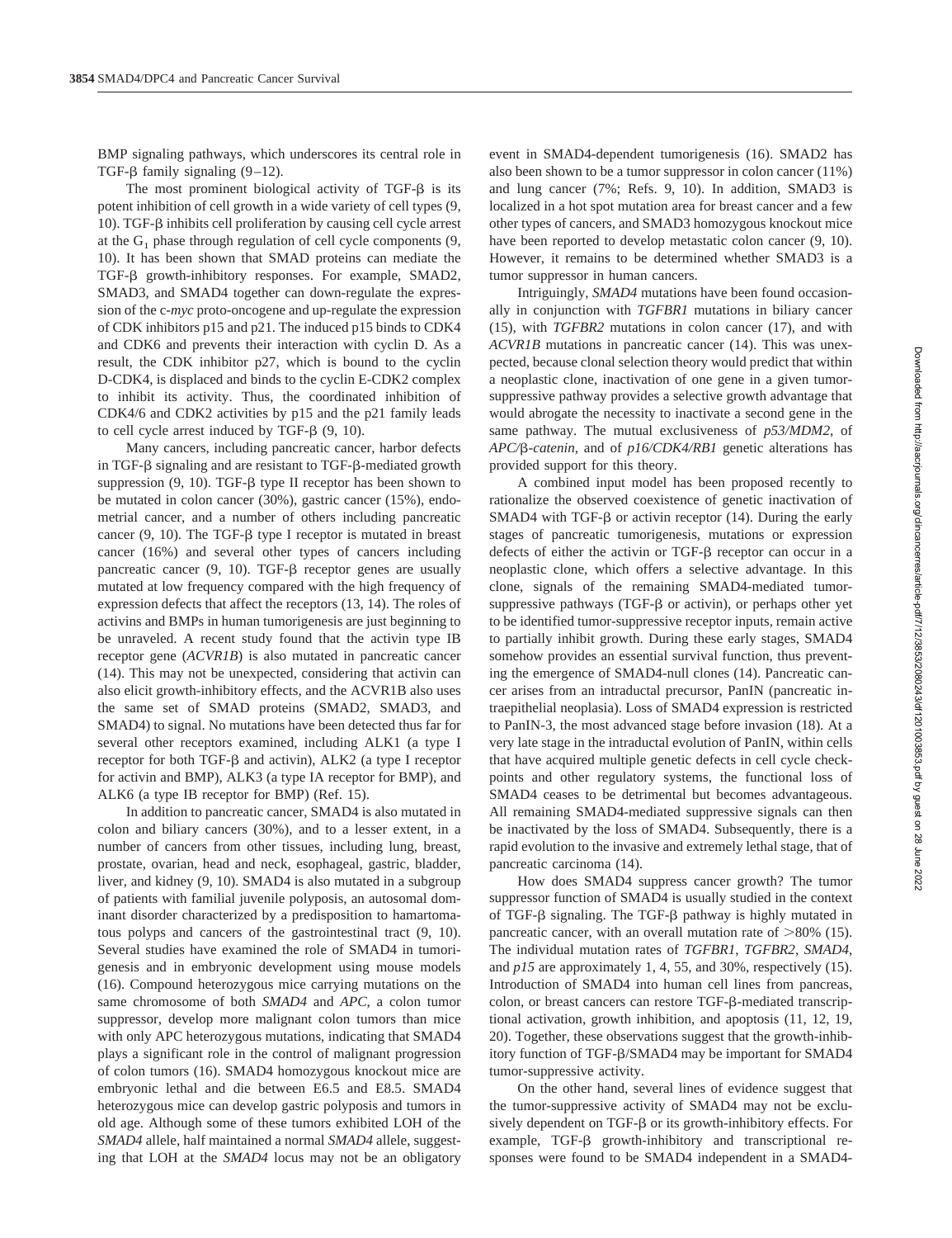null human pancreatic cancer cell line (21). Murine cell lines with targeted disruption of the *SMAD4* locus have been generated  $(22)$ . TGF- $\beta$  responses, including growth arrest  $(22)$ , induction of the endogenous plasminogen activator inhibitor-1, and other extracellular matrix components, were normal in SMAD4-deficient mouse fibroblasts (22). In contrast, SMAD4 was required for activation of the *Xenopus Mix.2* promoter in response to activin/TGF- $\beta$ , a reporter gene often used to monitor activin or TGF- $\beta$  induction. SMAD4 was also involved in the regulation of the Msx homeobox protein family members in response to BMP (22). Additionally, the coexistent homozygous deletion of both the *TGFBR1* and the *p16* genes in one pancreatic cancer and the homozygous deletion of the *TGFBR2* gene and *p16* methylation in another case would suggest that the TGF- $\beta$  and the p16/RB pathways may mediate functionally distinct tumor-suppressive functions (15).

Moreover, a recent study showed that restoration of SMAD4 to human pancreatic carcinoma cells suppressed tumor formation *in vivo* (23). It did not restore TGF- $\beta$  sensitivity, which may be explained by the low expression level of endogenous TGF- $\beta$  type I receptor in that pancreatic carcinoma cell line (23). Unexpectedly, SMAD4 restoration influenced angiogenesis, decreasing expression of VEGF and increasing expression of the angiogenesis inhibitor TSP-1 (23). These findings suggest that in pancreatic adenocarcinoma cells, SMAD4 exerts at least part of its tumor-suppressive function by controlling an angiogenic switch and thus identify VEGF and TSP-1 as tumorrelevant targets of SMAD4. However, it is not yet clear how SMAD4 controls VEGF and TSP-1. The VEGF promoter harbors several potential SMAD-binding sequences. The TSP-1 promoter is devoid of known SMAD-binding elements, suggesting SMAD4 regulation by an indirect mechanism(s). The finding that SMAD4 can inhibit angiogenesis is surprising, because TGF- $\beta$  can promote angiogenesis (9, 10). Moreover, a recent study shows that the hypoxia-inducible factor-1 and SMAD3 together achieve optimal activation of the VEGF expression in a hypoxia-inducible factor-1 and SMAD-binding sites-dependent manner (24). BMP may also promote angiogenesis because targeted deletion of SMAD5, a mediator of BMP responses, leads to embryonic lethality due to defects in angiogenesis and mesenchymal apoptosis (16). Thus, it will be very interesting to determine whether SMAD4 inhibition of angiogenesis is a general phenomenon in different pancreatic cancer cells.

*SMAD4* is a candidate tumor suppressor gene with a strikingly high frequency of gene alterations in pancreatic cancer that suggests a discrete role for SMAD4 in these tumors. Indeed, the report by Tascilar *et al.* (3) indicates that patients undergoing surgical resection for pancreatic adenocarcinoma survive longer if their cancers express SMAD4. Interestingly, a recent study with 456 cases of human breast carcinoma assembled in tissue microarrays indicates that among patients with stage II breast cancer, lack of SMAD2 phosphorylation by TGF- $\beta$  receptor in the tumor was strongly associated with shorter overall survival (25). Future studies are required to define the molecular mechanisms in each case and to determine whether a related mechanism is involved. The TGF- $\beta$  superfamily is very complex. It is possible that there are other tumor-suppressive receptors yet to be conclusively demonstrated by the identification of tumor mutations. In any case, SMAD4 expression is correlated with better prognosis of pancreatic ductal carcinoma. The positive impact of SMAD4 on prognosis of this deadly cancer suggests an approach for the development of novel pancreatic cancer therapies in the future.

Clinical Cancer Research **3855**

## **References**

1. Yeo, C. J., and Cameron, J. L. Prognostic factors in ductal pancreatic cancer. Langenbeck's Arch. Surg., *383:* 129–133, 1998.

2. Hahn, S. A., Schutte, M., Hoque, A. T., Moskaluk, C. A., da Costa, L. T., Rozenblum, E., Weinstein, C. L., Fischer, A., Yeo, C. J., Hruban, R. H., and Kern, S. E. *DPC4,* a candidate tumor suppressor gene at human chromosome 18q21.1. Science (Wash. DC), *271:* 350–353, 1996.

3. Tascilar, M., Skinner, H. G., Rosty, C., Sohn, T., Wilentz, R. E., Offerhaus, G. J., Adsay, V., Abrams, R. A., Cameron, J. L., Kern, S. E., Yeo, C. J., Hruban, R. H., and Goggins, M. The SMAD4 protein and prognosis of pancreatic ductal adenocarcinoma. Clin. Cancer Res., *7:* 2001.

4. Rozenblum, E., Schutte, M., Goggins, M., Hahn, S. A., Panzer, S., Zahurak, M., Goodman, S. N., Sohn, T. A., Hruban, R. H., Yeo, C. J., and Kern, S. E. Tumor-suppressive pathways in pancreatic carcinoma. Cancer Res., *57:* 1731–1734, 1997.

5. Dergham, S. T., Dugan, M. C., Kucway, R., Du, W., Kamarauskiene, D. S., Vaitkevicius, V. K., Crissman, J. D., and Sarkar, F. H. Prevalence and clinical significance of combined K-ras mutation and p53 aberration in pancreatic adenocarcinoma. Int. J. Pancreatol., *21:* 127–143, 1997.

6. Friess, H., Lu, Z., Graber, H. U., Zimmermann, A., Adler, G., Korc, M., Schmid, R. M., and Buchler, M. W. Bax, but not bcl-2, influences the prognosis of human pancreatic cancer. Gut, *143:* 414–421, 1998.

7. Coppola, D., Lu, L., Fruehauf, J. P., Kyshtoobayeva, A., Karl, R. C., Nicosia, S. V., and Yeatman, T. J. Analysis of p53, p21WAF1, and  $TGF- $\beta$ 1$  in human ductal adenocarcinoma of the pancreas:  $TGF- $\beta$ 1$ protein expression predicts longer survival. Am. J. Clin. Pathol., *110:* 16–23, 1998.

8. Allison, D. C., Bose, K. K., Hruban, R. H., Piantadosi, S., Dooley, W. C., Boitnott, J. K., and Cameron, J. L. Pancreatic cancer cell DNA content correlates with long-term survival after pancreatoduodenectomy. Ann. Surg., *214:* 648–656, 1991.

9. Blobe, G. C., Schiemann, W. P., and Lodish, H. F. Role of transforming growth factor  $\beta$  in human disease. N. Engl. J. Med.,  $342$ : 1350–1358, 2000.

10. Massagué, J., Blain, S. W., and Lo, R. S. TGF- $\beta$  signaling in growth control, cancer, and heritable disorders. Cell, *103:* 295–309, 2000.

11. Lagna, G., Hata, A., Hemmati-Brivanlou, A., and Massagué, J. Partnership between DPC4 and SMAD proteins in TGFß signaling pathways. Nature (Lond.), *383:* 832–836, 1996.

12. Liu, F., Pouponnot, C., and Massagué, J. Dual role of the Smad4/ DPC4 tumor suppressor in TGFß-inducible transcriptional complexes. Genes Dev., *11:* 3157–3167, 1997.

13. Jonson, T., Albrechtsson, E., Axelson, J., Heidenblad, M., Gorunova, L., Johansson, B., and Hoglund, M. Altered expression of TGF receptors and mitogenic effects of TGFß in pancreatic carcinomas. Int. J. Oncol., *19:* 71–81, 2001.

14. Su, G. H., Bansal, R., Murphy, K. M., Montgomery, E., Yeo, C. J., Hruban, R. H., and Kern, S. E. *ACVR1B* (ALK4, activin receptor type 1B) gene mutations in pancreatic carcinoma. Proc. Natl. Acad. Sci. USA, *98:* 3254–3257, 2001.

15. Goggins, M., Shekher, M., Turnacioglu, K., Yeo, C. J., Hruban, R. H., and Kern, S. E. Genetic alterations of the transforming growth factor  $\beta$  receptor genes in pancreatic and biliary adenocarcinomas. Cancer Res., *58:* 5329–5332, 1998.

16. Weinstein, M., Yang, X., and Deng, C. X. Functions of mammalian *Smad* genes as revealed by targeted gene disruption in mice. Cytokine Growth Factor Rev., *11:* 49–58, 2000.

17. Grady, W. M., Myeroff, L. L., Swinler, S. E., Rajput, A., Thiagalingam, S., Lutterbaugh, J. D., Neumann, A., Brattain, M. G., Chang, J., Kim, S. J., Kinzler, K. W., Vogelstein, B., Willson, J. K., and Markowitz,